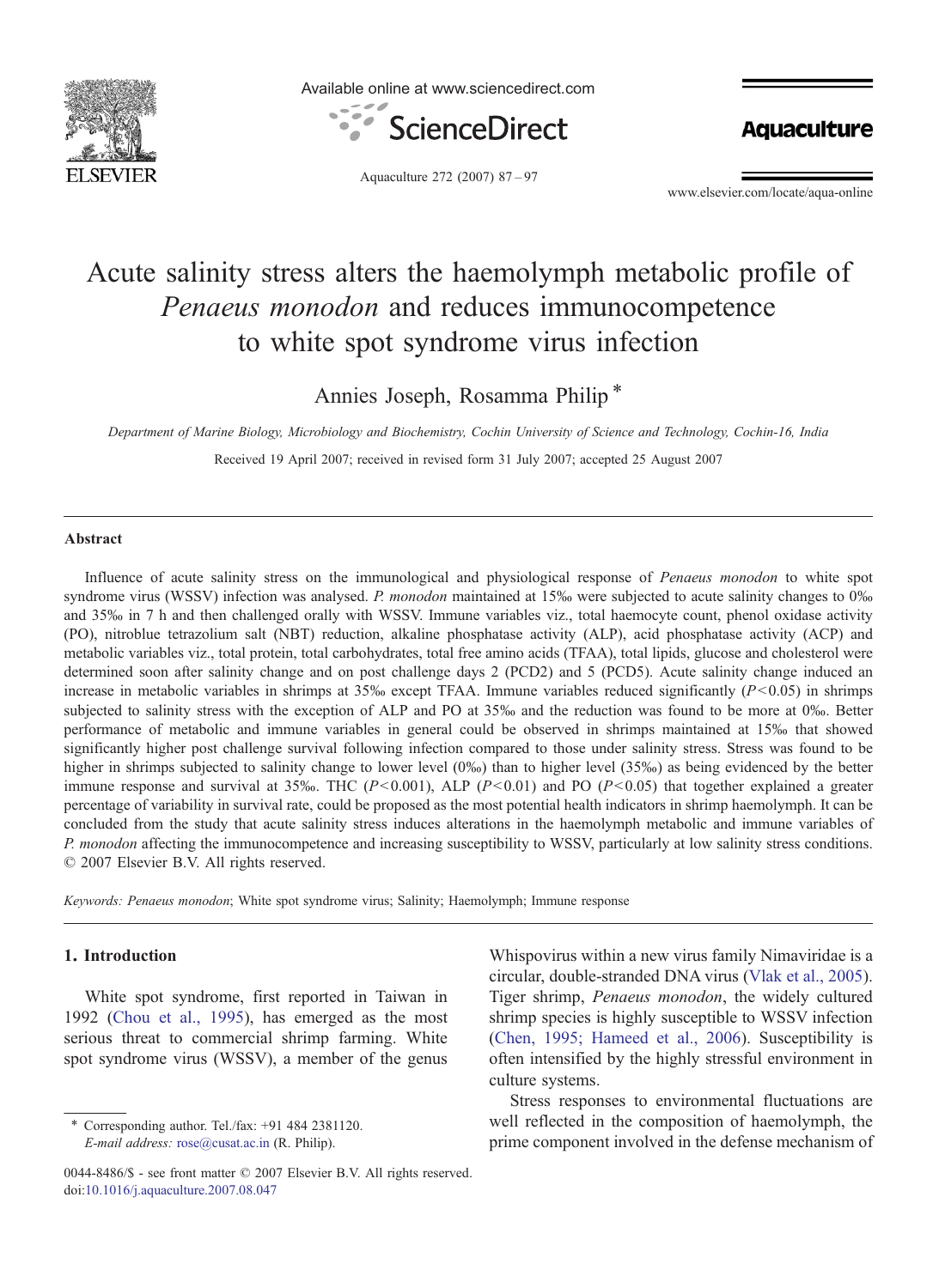crustaceans. Haemocytes, along with proPhenol oxidase activity, respiratory burst activity and phagocytic activity have been used as indices of immune capability in penaeid shrimps ([Le Moullac et al., 1998; Cheng](#page-9-0) [et al., 2007\)](#page-9-0). Extrinsic factors like temperature [\(Pascual](#page-9-0) [et al., 2003; Wang and Chen, 2006b\)](#page-9-0), salinity [\(Vargas-](#page-10-0)[Albores et al., 1998\)](#page-10-0), pH [\(Cheng and Chen, 2000](#page-9-0)) dissolved oxygen ([Jiang et al., 2005](#page-9-0)) etc. are reported to affect immune responses in several species of decapod crustaceans. Biochemical variables in haemolymph have also been identified as indicators of stress as stress leads to the onset of a cascade of molecular and biochemical responses. Haemolymph metabolic variables viz., proteins, glucose, cholesterol, triacylglycerol etc. were found to vary in response to captivity stress [\(Sanchez et al., 2001\)](#page-10-0), temperature alterations [\(Pascual](#page-9-0) [et al., 2003](#page-9-0)), depleted dissolved oxygen ([Hall and van](#page-9-0) [Ham, 1998\)](#page-9-0), high ambient ammonia [\(Racotta and](#page-9-0) [Hernandez-Herrera, 2000\)](#page-9-0) etc. Stress therefore disrupts the immune ability and metabolic performance of shrimps, increasing the susceptibility to microbial infecions. However, there are very few scientific data supporting the link between environmental stress and increased susceptibility to diseases in shrimps.

P. monodon with an iso-osmotic point of 750 mOsm  $kg^{-1}$  (equivalent to 25‰) is very often cultured at a salinity range of 10‰–20‰, as they are believed to exhibit better growth in brackish water than in pure seawater under culture conditions ([Fang et al., 1992\)](#page-9-0). Being a euryhaline form having wide salinity tolerance ranging from 1‰ to 57‰ ([Chen, 1990](#page-9-0)), the fluctuations are usually neglected in culture ponds. The salinity of culture ponds may decrease suddenly to as low as 0‰ after a heavy rainfall. There are reports of WSSV outbreaks with the onset of monsoon in Malaysia when intense rainfall decreased the salinity of aquaculture areas ([Oseko, 2006](#page-9-0)). It is possible that acute salinity changes over a particular range weaken the immune system of shrimp and make them highly vulnerable to pathogens. Drastic salinity changes may also affect the feed intake, metabolism, and higher energy utilization for osmoregulation resulting in poor growth. However, there are very few works on the effects of environmental stress on infection, particularly WSSV.

Present study on P. monodon was therefore aimed at determining the: (i) effect of acute salinity change on the metabolic and immune variables of haemolymph (ii) effect of acute salinity stress on the susceptibility to WSSV infection. (iii) effect of WSSV infection on the haemolymph metabolic variables and immune response of shrimps maintained at optimal salinity and those subjected to acute salinity stress.

# 2. Materials and methods

## 2.1. Experimental animals and rearing conditions

Adult P. monodon obtained from a commercial farm in Panangad, Kochi were used as experimental shrimps in the present study. They were transported to the laboratory within 1 h of capture. Average wet weight of the shrimp was  $19.85 \pm$  $2.01$  g (Mean  $\pm$  S.D.). Shrimps were reared in rectangular concrete tanks containing 15‰ sea water and allowed to acclimate for a week. Continuous aeration was provided and shrimps were fed on a commercial shrimp diet (Higashimaru, Kochi). Water quality parameters viz., salinity, temperature, dissolved oxygen,  $NH<sub>3</sub>-N$ ,  $NO<sub>2</sub>-N$  and  $NO<sub>3</sub>-N$  were monitored daily following standard procedures ([APHA, 1995](#page-9-0)) and maintained at optimal levels as per Table 1. Unused feed and faecal matter were siphoned out daily and 25% water exchanged every second day. A biological filter was set up to maintain the appropriate levels of water quality parameters. After acclimation for a period of 7 days, the biochemical and immunological profile was obtained from a group of shrimps  $(n=6)$  as the baseline (BL) data.

## 2.2. Experimental design

Shrimps were distributed in the experimental tanks containing 500 L of seawater  $(n=30/tank)$ . Shrimps in the intermoult stage ([Robertson et al., 1987\)](#page-10-0) only were used. There were 4 treatments (Group-I, Group-II, Group-III and Group-IV) and the experiment was conducted in triplicate i.e., 3 tanks per treatment. Salinity of all the tanks was adjusted to 15‰ prior to the experiment.

## 2.3. Salinity stress

After 2 days, the shrimps of Group-II and Group-IV were subjected to sudden salinity changes. Shrimps were starved for 12 h prior to salinity change. Salinity of Group-II was lowered from 15‰ to 0‰ by diluting with fresh water. Whereas, the salinity of Group-IV was raised from 15‰ to 35‰ by adding sea water. The desired salinity was adjusted

Table 1 Rearing conditions and water quality

| Stocking density  | 30 shrimps/tank                 |
|-------------------|---------------------------------|
| Tank capacity     | 500 L                           |
| Feeding level     | $10-15%$ body weight            |
| Feeding frequency | twice daily                     |
| Water temperature | $24 - 27$ °C                    |
| pН                | $7.5 - 8.0$                     |
| Salinity          | 15‰                             |
| $NH3-N$           | $0.01 - 0.02$ mgl <sup>-1</sup> |
| $NO3-N$           | below detectable level          |
| $NO2-N$           | $0.00-0.01$ mgl <sup>-1</sup>   |
| Dissolved oxygen  | $6 - 7$ mgl <sup>-1</sup>       |
|                   |                                 |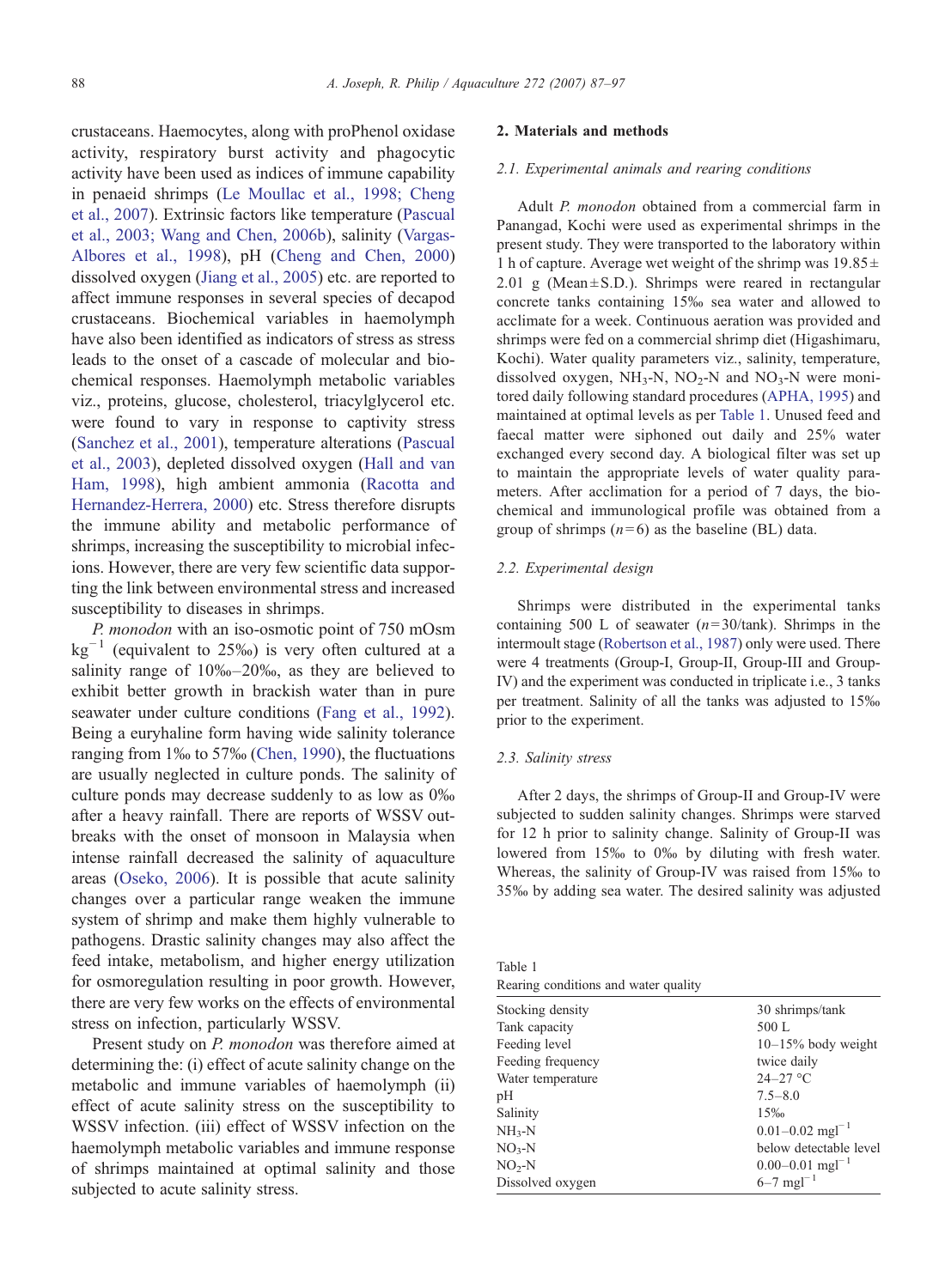over a period of 7 h. Shrimps of Group-I and Group-III was maintained at 15‰ itself with no salinity change. Ten minutes after the desired salinity level was reached, 6 shrimps from each group  $(n=6)$  were sampled (post salinity change day 0, PSD0).

## 2.4. WSSV challenge

The shrimps of Group-II, Group-III and Group-IV were then challenged with WSSV. Challenge was performed through oral administration i.e., by feeding white spot virus infected frozen tissue at the rate of 1 g/shrimp. Group-I was maintained as the unchallenged control. Shrimps were sampled  $(n=6)$  after 48 h (post challenge day 2, PCD2) and 120 h of challenge (post challenge day 5, PCD5). Before each sampling the shrimps were starved for 12 h to eliminate variations caused by the ingested food ([Hall and van Ham,](#page-9-0) [1998\)](#page-9-0). Survival in each group was recorded daily for a period of 10 days with dead animals removed promptly. Mortality by WSSV infection was confirmed by checking the characteristic white spots on the carapace of infected shrimps.

## 2.5. Extraction of haemolymph

Anticoagulant for haemolymph extraction was prepared by adding 10 mM EDTA-Na<sub>2</sub> salt to the Shrimp Salt Solution (45 mM NaCl, 10 mM KCl, 10 mM HEPES, pH 7.3, 850 mOsM kg−<sup>1</sup> , [Vargas-Albores et al., 1993](#page-10-0)). Haemolymph was withdrawn aseptically from rostral sinus using specially designed sterile capillary tubes of diameter 0.5 mm, rinsed thoroughly with pre-cooled anticoagulant. The samples were transferred to sterile eppendorf vials containing pre-cooled anticoagulant. Haemolymph collected from six shrimps  $(n=6)$  of each treatment group was analysed separately. The immune parameters were analysed immediately and the samples stored at −20 °C for the analysis of metabolic variables.

## 2.6. Biochemical assays

The metabolic variables of haemolymph viz., total protein, total carbohydrates, total free amino acids, total lipids, glucose and cholesterol were determined spectrophotometrically employing standard techniques and expressed in mg ml<sup> $-1$ </sup> haemolymph. Protein determination was done employing the [Bradford method \(1976\)](#page-9-0) using Coomassie Brilliant Blue G-250 (OD at 595 nm). Total carbohydrates were determined (OD at 620 nm) by the anthrone method ([Hedge and Hofreiter,](#page-9-0) [1962\)](#page-9-0). Total free amino acids (TFAA) were determined using the ninhydrin method (OD 570 nm) by [Yemm and Cocking](#page-10-0) [\(1955\).](#page-10-0) Total lipids were determined by the sulphophosphovanillin method (OD 520 nm) by [Barnes and Blackstock](#page-9-0) [\(1973\).](#page-9-0) Glucose concentration (OD 625 nm) was estimated according to the method of [Marks \(1959\)](#page-9-0) and cholesterol concentration (OD 540 nm) was determined according to the method of [Zak \(1957\).](#page-10-0)

## 2.7. Immune assays

### 2.7.1. Total haemocyte count(THC)

A drop of anticoagulant-haemolymph mixture was placed on a Neubaeur's haemocytometer immediately after extraction. The haemocytes were counted using a bright field microscope and the values expressed as THC ml<sup>-1</sup> haemolymph.

## 2.7.2. Phenoloxidase (PO) activity

A sample of 100 μl of haemolymph was incubated for 10 min at 20 °C with 0.1 ml of SDS and 2.0 ml of substrate (L-DOPA in Tris-HCl buffer) was added. The dopachrome formed was measured in a U-V Visible spectrophotometer at 490 nm, every 30 s for 3 min and the activity expressed as increase in absorbance minute<sup>-1</sup> 100  $\mu$ <sup>-1</sup> haemolymph ([Soderhall, 1981\)](#page-10-0).

#### 2.7.3. NBT reduction

Respiratory burst activity of haemocytes was quantified based on the reduction of nitroblue tetrazolium (NBT) to blue formazan as a measure of superoxide anion production ([Song](#page-10-0) [and Hsieh, 1994\)](#page-10-0). 100 μl of haemolymph was incubated with 100 μl of NBT for 1 h at 20 °C. The cells were centrifuged and fixed in 100% methanol. Supernatant was removed after centrifugation and the cells were dried, rinsed in 50% methanol and solubilised in 140 μl of DMSO and 120 μl of 2 M KOH. The absorbance at 620 nm was recorded and the activity expressed as O.D.  $100 \mu l^{-1}$  haemolymph.

# 2.7.4. Alkaline phosphatase (ALP) and acid phosphatase (ACP) activity

A sample of 100 μl of haemolymph was incubated for 30 min at 37 °C with 2.0 ml of substrate (p-nitrophenyl phosphate in citrate buffer- pH 5 for ACP and p-nitrophenyl phosphate in glycine-NaOH buffer- pH 9 for ALP). Then 2.9 ml of 0.1 N NaOH was added and the absorbance measured spectrophotometrically at 405 nm and the activity expressed as mg ml<sup>-1</sup> pnitrophenol released. [\(Gonzalez et al., 1994](#page-9-0)).

## 2.8. Statistical analysis

Statistical analyses were carried out using the software SPSS 10.0. One-way ANOVA and Duncan's multiple comparison of the means were done to compare the data obtained. To find out the relationships between survival rate and haematological parameters, correlation and regression analyses of the post challenge data was done.

# 3. Results

Significant variations could be observed in the metabolic and immune variables when shrimps were subjected to salinity stress. In the case of metabolic variables, an increase could be observed at 35‰ except for TFAA and total carbohydrates, which were maximum in shrimps at 0‰. Whereas, in the case of immunological parameters a decrease could be observed both at 35‰ and 0‰ except for PO and ALP activity and the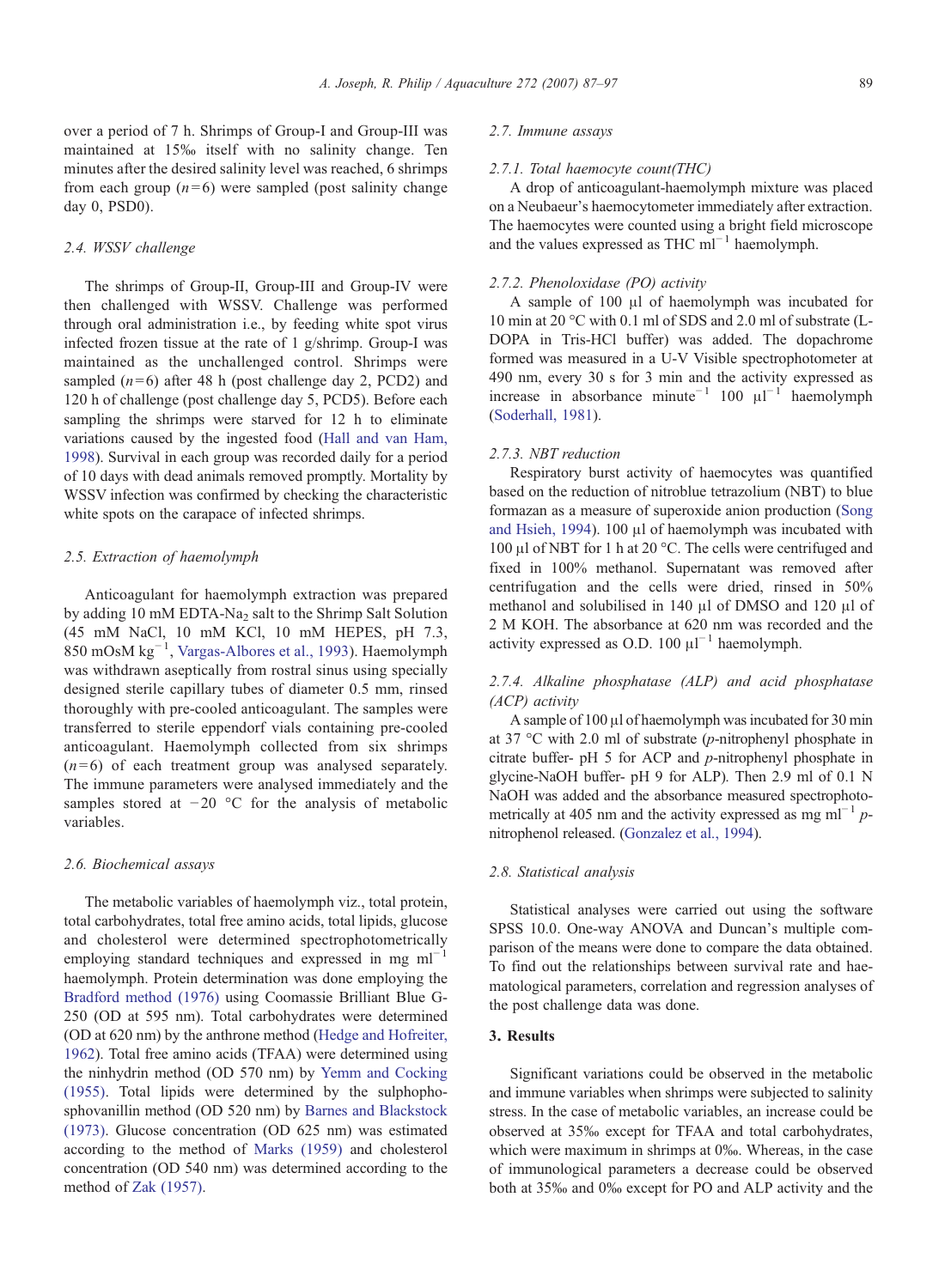Table 2

Metabolic variables in the haemolymph of Penaeus monodon subjected to acute salinity stress and then challenged with WSSV

| Haemolymph metabolic Variables (mg/ml) | Salinity | Baseline         | PSD <sub>0</sub>                     | PCD <sub>2</sub>                     | PCD <sub>5</sub>                     |
|----------------------------------------|----------|------------------|--------------------------------------|--------------------------------------|--------------------------------------|
| Total protein                          | Control  | $89.28 \pm 9.2$  | $h88.35 \pm 10.1$                    | $.88.58 \pm 12.9$                    | $b^{90.10 \pm 11.4}$                 |
|                                        | $0\%$    |                  | $h^{86.96 \pm 13.3^{\circ}$          | $_{ab}109.81 \pm 11.9$ <sup>A</sup>  | $_{ab}101.32 \pm 9.8$ <sup>AB</sup>  |
|                                        | 15‰      |                  | $b89.38 \pm 11.3^B$                  | $a121.51 \pm 16.4$ <sup>A</sup>      | $a112.04 \pm 14.2^A$                 |
|                                        | 35‰      |                  | $_{a}110.48\pm13.9^{A}$              | $_{bc}99.70 \pm 15.3$ <sup>A</sup>   | $_{ab}100.72 \pm 12.06$ <sup>A</sup> |
| Total carbohydrates                    | Control  | $4.53 \pm 0.55$  | $.4.59 \pm 0.53$                     | $.4.46 \pm 0.58$                     | $b4.49 \pm 0.52$                     |
|                                        | $0\%$    |                  | $_{a}6.50\pm0.75^{A}$                | $b^{6.15 \pm 0.51^{\rm A}}$          | $b^{5.0 \pm 0.66}$ <sup>B</sup>      |
|                                        | 15%      |                  | $_{c}4.62 \pm 0.38$ <sup>C</sup>     | $_{a}7.13 \pm 0.59$ <sup>A</sup>     | $_{a}6.46\pm0.61^{B}$                |
|                                        | 35%      |                  | $b$ 5.56 $\pm$ 0.67 <sup>A</sup>     | $b^{5.71 \pm 0.58$ <sup>A</sup>      | $b^{5.06 \pm 0.41^{\rm A}}$          |
| Total free amino acids                 | Control  | $3.03 \pm 0.38$  | $h^3.09 \pm 0.45$                    | $_{ab}3.08 \pm 0.42$                 | $h^3.12 \pm 0.33$                    |
|                                        | $0\%$    |                  | $a^{3.88 \pm 0.52^A}$                | $b^2.69 \pm 0.33^B$                  | $_{c}2.36\pm0.5^{B}$                 |
|                                        | 15‰      |                  | $b^{3.09 \pm 0.36}$ <sup>B</sup>     | $a^{3.43 \pm 0.46^{AB}}$             | $a^{3.79 \pm 0.39^A}$                |
|                                        | 35‰      |                  | $h^{2.52 \pm 0.46}$ <sup>AB</sup>    | $c^{2.16 \pm 0.3^{B}}$               | $_{bc}$ 2.81 $\pm$ 0.42 <sup>A</sup> |
| Total lipids                           | Control  | $1.94 \pm 0.15$  | $1.92 \pm 0.16$                      | $1.9 \pm 0.14$                       | $a^{1.89 \pm 0.16}$                  |
|                                        | $0\%$    |                  | $b^{1.54 \pm 0.18^A}$                | $c^{1.31 \pm 0.18^B}$                | $c1.29 \pm 0.19$ <sup>B</sup>        |
|                                        | 15%      |                  | $a^{1.91 \pm 0.18^{A}}$              | $_{ab}1.79\pm0.21^{AB}$              | $b^{1.62 \pm 0.17^B}$                |
|                                        | 35‰      |                  | $a^{2.05 \pm 0.13^{A}}$              | $h^{1.6 \pm 0.2^B}$                  | $_{ab}1.71 \pm 0.2^{B}$              |
| Glucose                                | Control  | $0.322 \pm 0.03$ | $b^{0.318 \pm 0.04}$                 | $h0.315 \pm 0.04$                    | $b^{0.316 \pm 0.05}$                 |
|                                        | $0\%$    |                  | $_{c}$ 0.227 ± 0.04 <sup>B</sup>     | $h^{0.295 \pm 0.05^{\rm A}}$         | $_{c}0.232 \pm 0.05^{\rm B}$         |
|                                        | 15‰      |                  | $b^{0.322 \pm 0.06}$ <sup>B</sup>    | $_{a}$ 0.397 ± 0.04 <sup>A</sup>     | $_{a}0.423 \pm 0.06$ <sup>A</sup>    |
|                                        | 35%      |                  | $_{a}$ 0.385 ± 0.06 <sup>A</sup>     | $_{c}$ 0.216 $\pm$ 0.04 <sup>B</sup> | $_{c}0.248 \pm 0.05^{B}$             |
| Cholesterol                            | Control  | $0.537 \pm 0.06$ | $.0.524 \pm 0.03$                    | $.0.53 \pm 0.07$                     | $_{ab}0.533 \pm 0.06$                |
|                                        | $0\%$    |                  | $h^{0.619 \pm 0.06^{\rm A}}$         | $b^{0.581 \pm 0.06^{\rm A}}$         | $b0.479 \pm 0.06^B$                  |
|                                        | 15‰      |                  | $_{c}$ 0.515 $\pm$ 0.04 <sup>B</sup> | $_{ab}$ 0.62 $\pm$ 0.06 <sup>A</sup> | $b^{0.499 \pm 0.07^B}$               |
|                                        | 35‰      |                  | $_{a}0.739\pm0.08^{A}$               | $_{a}$ 0.668 ± 0.06 <sup>A</sup>     | $_{a}$ 0.577 ± 0.05 <sup>B</sup>     |

Data (Mean  $\pm$  S.D.) in the same column (for each parameter) with different subscripts are statistically different ( $P$ <0.05) among treatments at the same exposure time and data (Mean  $\pm$  S.D.) in the same row (for each parameter) with different superscripts are statistically different ( $P$ <0.05) among different time periods.

PSD=post salinity change day. PCD=post challenge day.

reduction was maximum at 0‰. Following WSSV infection, the metabolic and immune parameters were maximum at 15‰ compared to those at 35‰ and 0‰. This could be correlated with the survival also. Immune responses of shrimps under salinity stress were better at 35‰ compared to those held at 0‰, which shows that salinity change to a lower level is more stressful and shrimps are highly susceptible to infection (Table 2 and [Figs. 1](#page-4-0)–5).

## 3.1. Haemolymph metabolic variables

A significant increase in the total protein concentration was noted in shrimps at  $35\%$  after salinity change ( $P<0.05$ ). Post challenge total protein levels were significantly higher in shrimps at all salinities compared to the control  $(P<0.05)$  (Table 2).

Total carbohydrate concentration in haemolymph significantly increased after acute salinity change to 0‰ and 35‰, the variation being higher at  $0\% (P<0.05)$ . Compared to the 0‰ and 35‰ Group, 15‰ Group registered significantly higher total carbohydrate levels following infection  $(P<0.05)$ .

TFAA was found to increase significantly in response to acute salinity change to  $0\%$  ( $P<0.05$ ). The concentration decreased after challenge in shrimps held at 0‰. Shrimps held at 35‰ showed an increase in TFAA on PCD5. A progressive elevation in the haemolymph TFAA concentration was

observed in shrimps maintained at 15‰ following WSSV challenge  $(P<0.05)$  (Table 2).

Significantly lower lipid levels were observed in shrimps at 0‰ on PSD0 and on post challenge days compared to the 15‰ and 35‰ Group ( $P<0.05$ ). Haemolymph total lipid concentration decreased in the challenged shrimp compared to the control (Table 2).

There was a slight elevation in the glucose level of shrimps at 35‰ after salinity change and a slight decrease at 0‰  $(P<0.05)$ . An elevation in haemolymph glucose concentration was noted in shrimps maintained at 15‰ following challenge. Significantly lower glucose levels were recorded on post challenge days in shrimps subjected to salinity stress  $(P<0.05)$ (Table 2).

The cholesterol concentration significantly increased after salinity change in shrimps at 0‰ and 35‰ respectively  $(P<0.05)$ . Following challenge, the cholesterol concentration showed a declining trend on PCD5 (Table 2).

#### 3.2. Immune response

Significantly lower THC was recorded in shrimps held at 0‰ and 35‰ stress immediately after salinity change and on post challenge days compared to the control shrimps and those held at  $15\% (P<0.05)$ . A general decline in THC was observed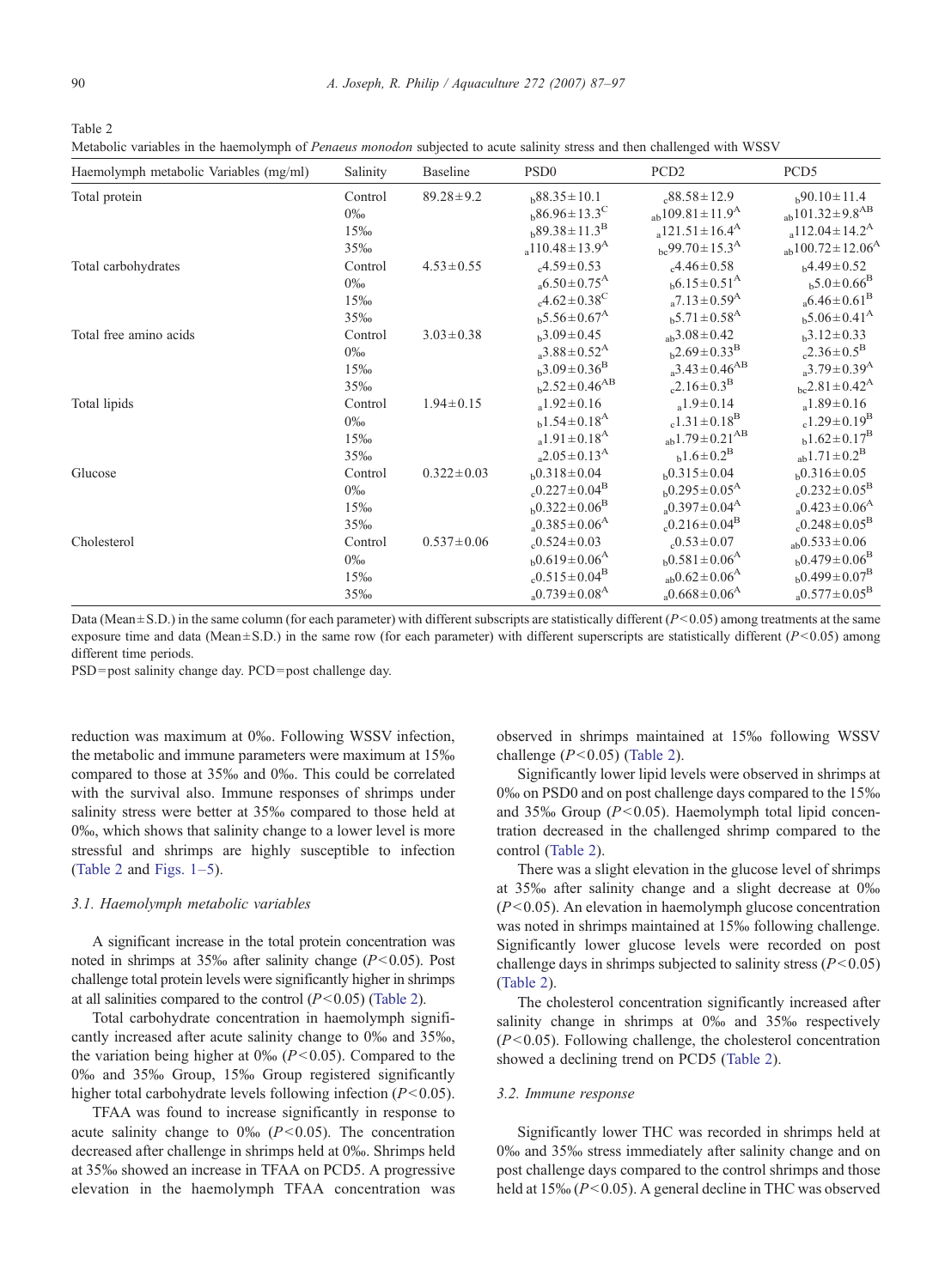<span id="page-4-0"></span>

Fig. 1. Total haemocyte count (Mean ± S.D.) of Penaeus monodon subjected to acute salinity stress and then challenged with WSSV. Data at the same exposure time with different letters are statistically different ( $P<0.05$ ). BL = baseline, PSD0 = post salinity change day, PCD = post challenge day.

on PCD2 at all salinities. THC slightly improved on PCD5 for shrimps held at 15‰ and 35‰, being significantly higher at  $15\%$  ( $P<0.05$ ) (Fig. 1.).

PO activity registered a slight increase in shrimps subjected to a salinity change to 35‰ and a slight decrease in those subjected to a change to  $0\%$  ( $P<0.05$ ). Following WSSV challenge, the activity increased significantly in shrimps held at 15‰ and 0‰, being higher at 15‰ ( $P<0.05$ ). The activity showed a declining trend on PCD5. In the case of shrimps held at 35‰ an increased PO activity was seen on PCD5 compared to the lower activity on PCD2 (Fig. 2.).

NBT reduction was significantly low in P. monodon subjected to salinity stress ( $P<0.05$ ). Following challenge significantly higher activities were recorded at all salinities on PCD2 ( $P < 0.05$ ). The activity significantly declined on PCD5 in shrimps held at 0‰. ([Fig. 3](#page-5-0).).

ALP activity increased after the sudden increase in salinity to 35‰ and decreased with the sudden decrease to 0‰  $(P<0.05)$ . A significant elevation in ALP activity was noticed in shrimps at 15‰ on PCD2 ( $P < 0.05$ ). The activity declined on PCD5 at all salinities. Post challenge ALP activity was significantly lower for the shrimps held at 0‰ compared to those at  $15\%$  and  $35\%$   $(P<0.05)$  ([Fig. 4.](#page-5-0)). ACP activity significantly reduced after salinity stress, being lower at 0‰ than at 35‰. PCD2 showed a significant elevation in the activity at all salinities  $(P<0.05)$ . ACP activity was considerably low on PCD5 at 0‰ compared to the 15‰ and 35‰ Group [\(Fig. 5.](#page-6-0)).



Fig. 2. Phenol oxidase activity (Mean $\pm$ S.D.) of P. monodon subjected to acute salinity stress and then challenged with WSSV. Data at the same exposure time with different letters are statistically different  $(P<0.05)$ .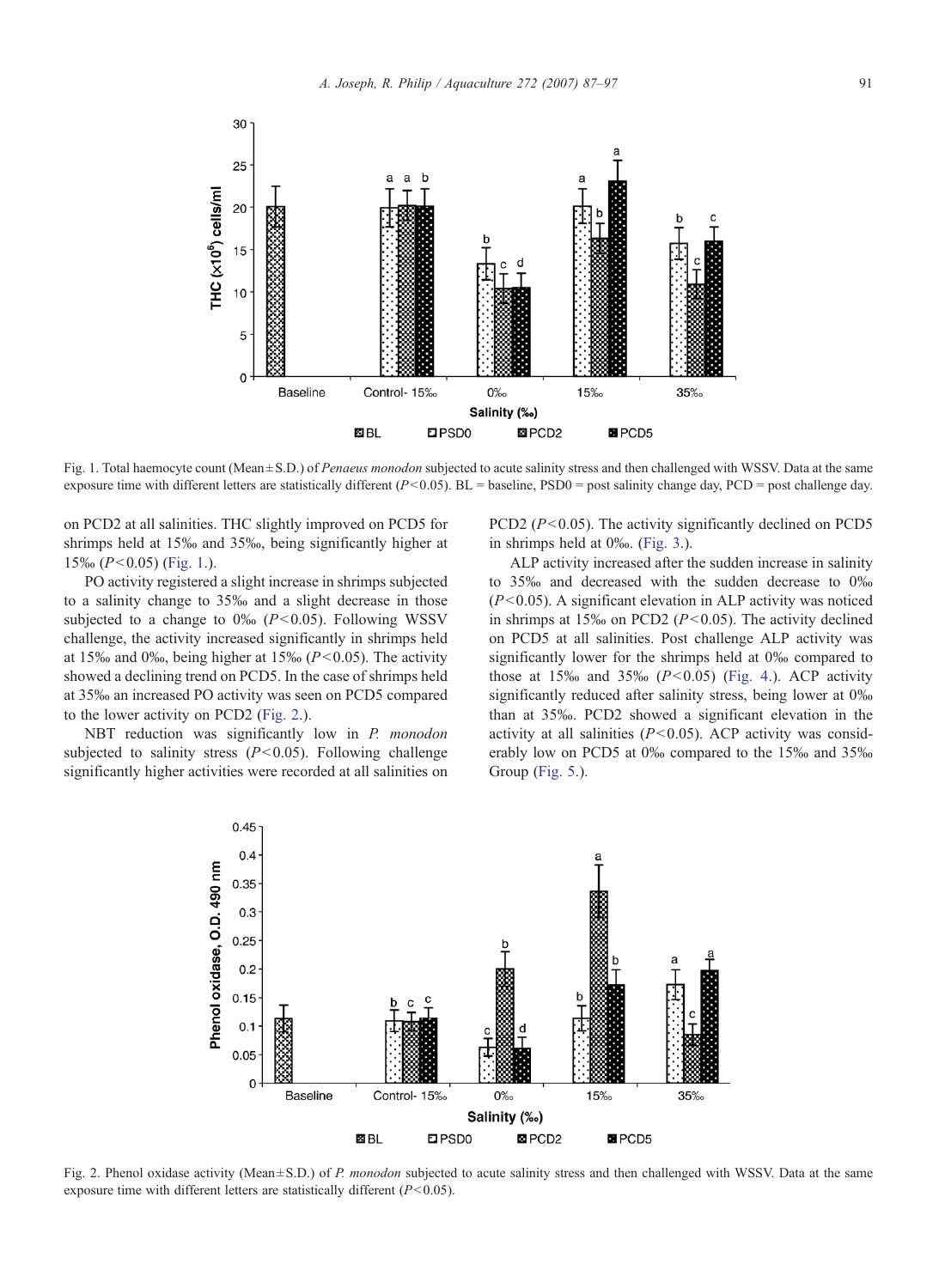<span id="page-5-0"></span>

Fig. 3. NBT reduction (Mean±S.D.) of P. monodon subjected to acute salinity stress and then challenged with WSSV. Data at the same exposure time with different letters are statistically different  $(P<0.05)$ .

## 3.3. Post challenge survival

The unchallenged control shrimps showed 100% survival. Percentage survival rates of P. monodon maintained at 15‰ were significantly higher than that for the shrimps held at 35‰ and 0‰. Least survival rate was recorded for shrimps subjected to 0‰ stress, which succumbed to death (100%) within 6 days of challenge. Percentage survival of 35‰ group reached 0 by PCD10 when the 15‰ Group showed a relatively higher survival  $(41.2\%) (P<0.05)$  ([Fig. 6](#page-6-0)).

#### 3.4. Correlation and regression

Pearson correlation co-efficients showed that all variables except cholesterol exhibited positive correlation with the



# 4. Discussion

Metabolic adjustments could be observed in P. monodon subjected to acute salinity changes in the



Fig. 4. Alkaline phosphatase activity (Mean ± S.D.) of P. monodon subjected to acute salinity stress and then challenged with WSSV. Data at the same exposure time with different letters are statistically different  $(P<0.05)$ .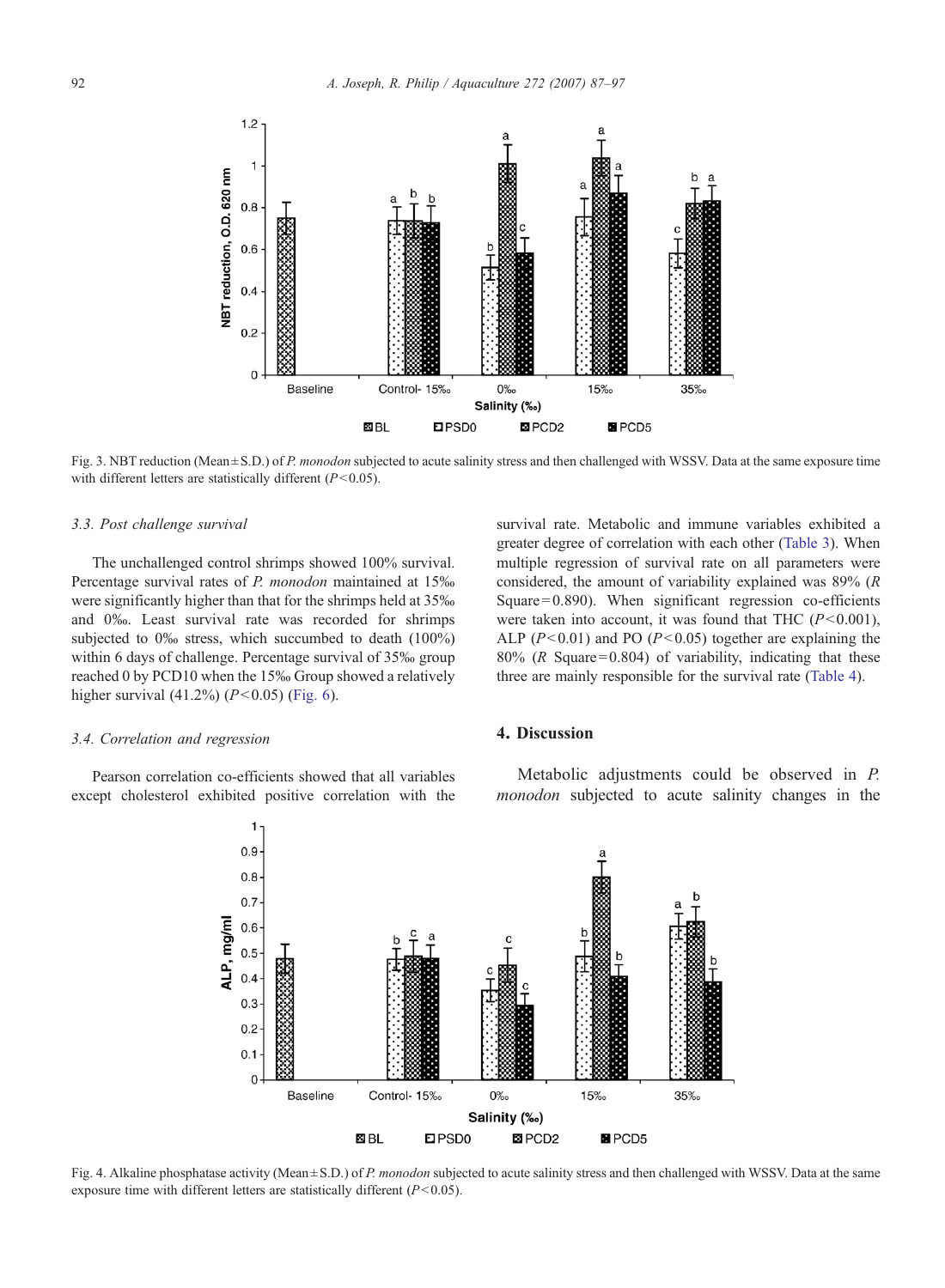<span id="page-6-0"></span>

Fig. 5. Acid phosphatase activity (Mean ± S.D.) of P. monodon subjected to acute salinity stress and then challenged with WSSV. Data at the same exposure time with different letters are statistically different  $(P<0.05)$ .

present study. Initial response to cope with the hypo-saline environment (0‰) was probably an increase in the level of TFAA as they are proposed to function as osmotic effectors in haemolymph ([Smith and Dall, 1991](#page-10-0)). Significantly high TFAA were found in Fenneropenaeus indicus from less saline mud bank area compared to the non-mud bank sample [\(Jayasree and Selvam, 2000](#page-9-0)). Haemolymph proteins probably assisted in adjusting to the hyper-saline environment (35‰) that showed a significant increase. A similar elevation in HSP (heat shock protein or stress protein) mRNA expression after 0.5 h of osmotic stress has been observed in American lobster [\(Chang, 2005](#page-9-0)). An immediate variation in proteins and free amino acids could be a consequence of cellular release [\(Jury et al., 1994](#page-9-0)) that has been suggested as a

passive mechanism to maintain internal osmolality in crustaceans. Lipid mobilization and the involvement of these compounds in osmotic acclimation process after an osmotic shock has been verified in the euryhaline crab Chasmognathus granulata [\(Luvizotto-santos et al.,](#page-9-0) [2003\)](#page-9-0). A preferential usage of lipids as an energy source was evident at a lower salinity stress. However, cholesterol seemed to be spared and presumably retained as an osmolyte at 0‰. Higher cholesterol level noticed at both salinities was a clear indication of lipid transport that occurred since shrimps cannot synthesise cholesterol de novo [\(Teshima and Kanazawa, 1971](#page-10-0)). Generally, glucose and total carbohydrates in haemolymph increase in stressed shrimps to meet the energy demands to ward off stress. Though an increase in total carbohydrates was



Fig. 6. Post challenge survival (Mean ± S.D.) of P. monodon subjected to acute salinity stress against experimental infection with WSSV.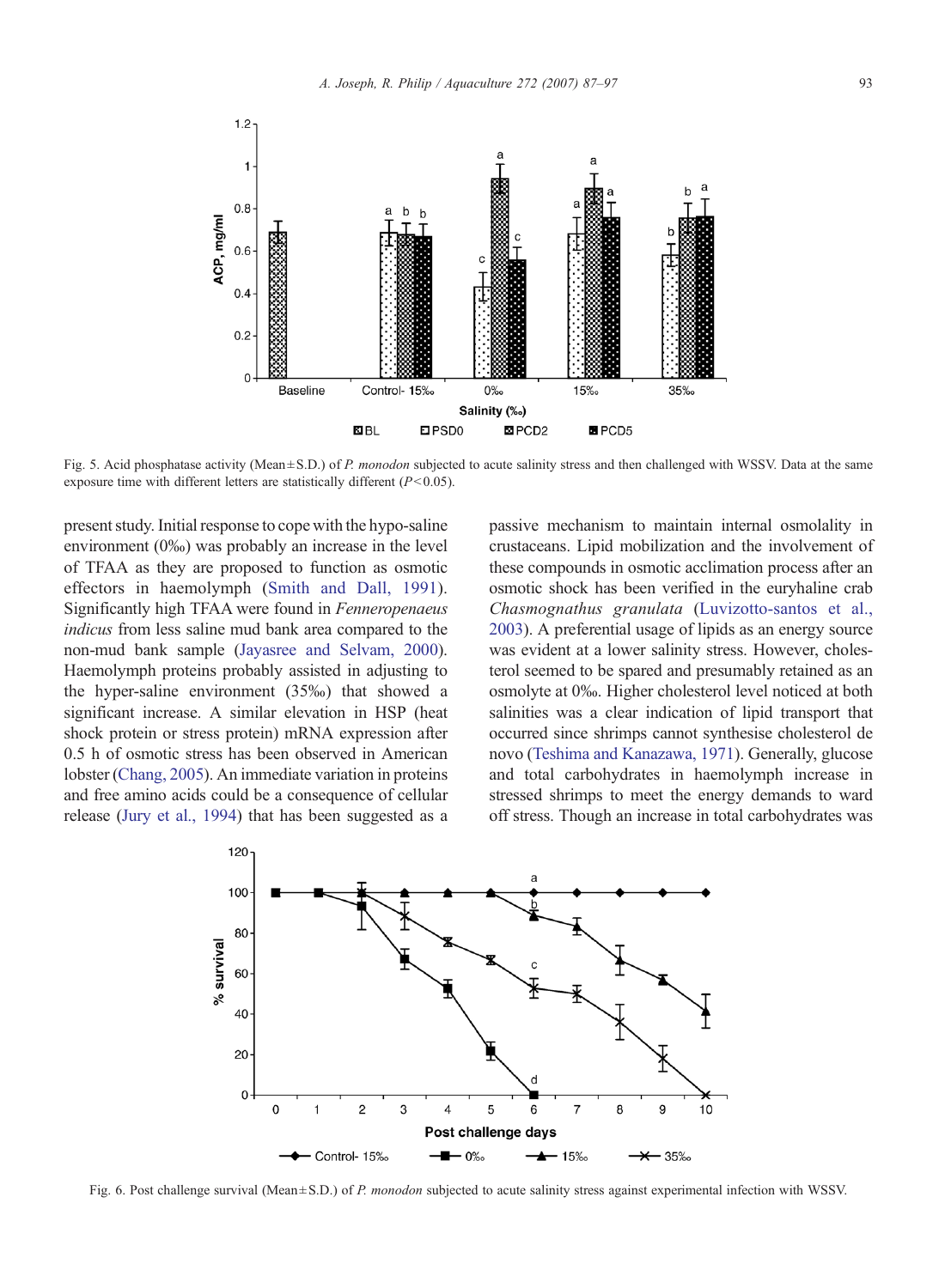<span id="page-7-0"></span>

| Table 3                                                                                                                                           |
|---------------------------------------------------------------------------------------------------------------------------------------------------|
| Correlation matrix between survival rate and haematological parameters of WSSV-infected P. monodon maintained at optimal salinity or subjected to |
| salinity stress                                                                                                                                   |

|             | <b>THC</b> | PO        | <b>NBT</b> | ALP       | ACP       | TP       | TC        | <b>TFAA</b> | TL        | Gl        | Ch    | Surv  |
|-------------|------------|-----------|------------|-----------|-----------|----------|-----------|-------------|-----------|-----------|-------|-------|
| THC         | 1.000      |           |            |           |           |          |           |             |           |           |       |       |
| PO.         | $0.350*$   | 1.000     |            |           |           |          |           |             |           |           |       |       |
| <b>NBT</b>  | 0.211      | $0.722**$ | 1.000      |           |           |          |           |             |           |           |       |       |
| ALP         | 0.056      | $0.628**$ | $0.567**$  | 1.000     |           |          |           |             |           |           |       |       |
| ACP         | 0.097      | $0.635**$ | $0.814**$  | $0.493**$ | 1.000     |          |           |             |           |           |       |       |
| TP          | 0.270      | $0.407*$  | $0.404*$   | $0.337*$  | 0.274     | 1.000    |           |             |           |           |       |       |
| TC          | $0.334*$   | $0.533**$ | $0.566**$  | $0.512**$ | $0.513**$ | $0.390*$ | 1.000     |             |           |           |       |       |
| <b>TFAA</b> | $0.387*$   | $0.519**$ | $0.36*$    | $0.113**$ | 0.310     | 0.256    | $0.552*$  | 1.000       |           |           |       |       |
| TL          | $0.708**$  | $0.455**$ | 0.296      | 0.486     | 0.124     | 0.028    | 0.296     | 0.230       | 1.000     |           |       |       |
| Gl          | $0.387*$   | $0.525**$ | $0.451**$  | 0.288     | $0.367*$  | $0.410*$ | $0.641**$ | $0.707**$   | $0.354*$  | 1.000     |       |       |
| Ch          | $-0.227$   | 0.202     | 0.306      | $0.572**$ | 0.263     | 0.039    | 0.246     | $-0.312$    | $0.461**$ | $-0.158$  | 1.000 |       |
| Surv        | $0.680**$  | $0.589**$ | $0.591**$  | $0.621**$ | $0.470**$ | $0.331*$ | $0.627**$ | $0.608**$   | $0.609**$ | $0.631**$ | 0.295 | 1.000 |

 $*P<0.01, *P<0.05.$ 

THC—total haemocyte count, PO—phenol oxidase activity, NBT—NBT reduction, ALP—alkaline phosphatase activity, ACP—acid phosphatase activity, TP—total protein, TC—total carbohydrates, TFAA—total free amino acids, TL—total lipids, Gl—glucose, Ch—cholesterol, Surv survival.

observed both at lower and higher salinity stress, increase in glucose was observed only at 35‰, which is indicative of a rapid and selective consumption of the simple sugar at 0‰. [Lamela et al. \(2005\)](#page-9-0) has observed a reduction in haemolymph glucose of Litopenaeus schmitti exposed to lower salinities.

Following infection, a prominent increase could be observed in haemolymph metabolic variables except lipids in shrimps maintained at 15‰. [Yoganandhan et al. \(2003\)](#page-10-0) reported similar increase in haemolymph metabolites in WSSV-infected *F. indicus*. Increase in haemolymph metabolites during initial stages of infection may be attributed to the mobilization of energy reserves from the reserve tissues, hepatopancreas and muscle, to meet the energy requirements to ward off infection. Significant reduction of haemolymph metabolites in infected shrimps under salinity stress could be explained as a deviation in the energy flow to support osmotic work as they are under dual stress (salinity stress and pathogenic stress). Since metabolic variables had correlation with some or all of the immune variables, it is clear that a poor metabolic response may lead to a lower level of immunocompetence.

According to [Yoganandhan et al. \(2003\)](#page-10-0), sharp increase in the haemolymph total protein of WSSV-infected shrimp might owe to an increase in the amount of virus. Taking into account the significantly higher total protein in shrimps held at 15‰ we suggest that enzymes involved in immune function that display elevated transcription during pathogenic stress are also contributing to the increase. [Rameshthangam and Ramasamy \(2005\)](#page-9-0) could detect new and intensely expressed protein patterns in WSSV-infected P. monodon. Further research on protein

Table 4

Multiple regression of survival rate on haematological parameters of WSSV-infected P. monodon maintained at optimal salinity or subjected to salinity stress

| $R$ Square - 0.890<br>Predictors—THC, PO, NBT, ALP, ACP, TP, TC, TFAA, TL, Gl, Ch<br>Dependent variable—Survival |            |          |            |           |       |       |       |             |       |       |       |
|------------------------------------------------------------------------------------------------------------------|------------|----------|------------|-----------|-------|-------|-------|-------------|-------|-------|-------|
|                                                                                                                  | <b>THC</b> | PО       | <b>NBT</b> | ALP       | ACP   | TP    | TC    | <b>TFAA</b> | TL    | Gl    | Ch    |
| Significance                                                                                                     | $0.000**$  | $0.042*$ | 0.212      | $0.001**$ | 0.456 | 0.841 | 0.780 | 0.058       | 0.256 | 0.777 | 0.234 |
| $R$ Square - 0.804                                                                                               |            |          |            |           |       |       |       |             |       |       |       |
| Predictors-ALP, THC, PO                                                                                          |            |          |            |           |       |       |       |             |       |       |       |
| Dependent variable-Survival                                                                                      |            |          |            |           |       |       |       |             |       |       |       |

 $*$  $P< 0.01$ ,  $*P< 0.05$ .

THC—total haemocyte count, PO—phenol oxidase activity, NBT—NBT reduction, ALP—alkaline phosphatase activity, ACP—acid phosphatase activity, TP—total protein, TC—total carbohydrates, TFAA—total free amino acids, TL—total lipids, Gl—glucose, Ch—cholesterol, Surv– survival.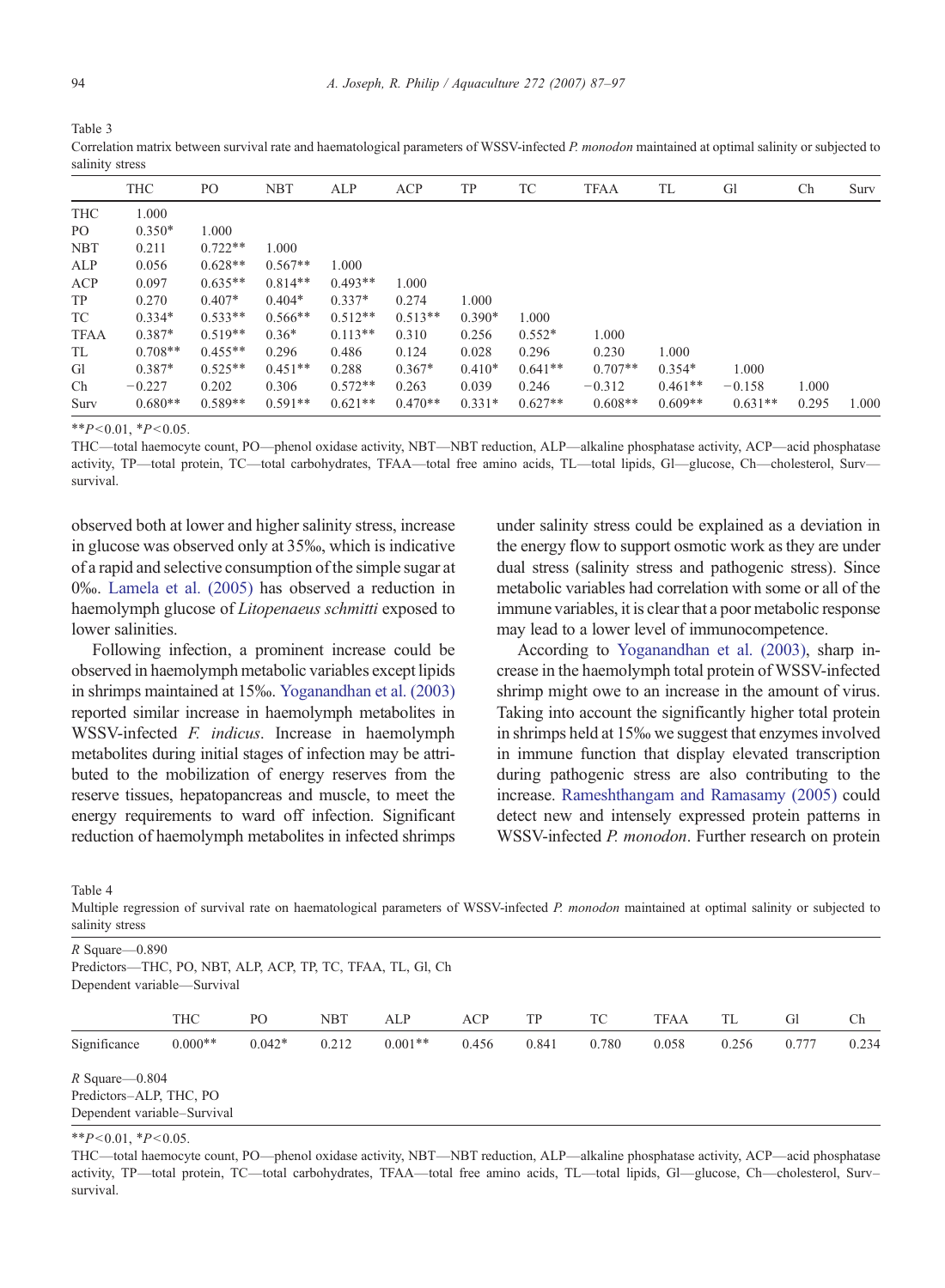profile in shrimps under salinity stress may provide better clarification. Decrease of fatty acid level in haemolymph is a usual phenomenon in the infected shrimp [\(Hameed,](#page-9-0) [1989](#page-9-0)), the reason of which is yet to be defined. Hyperglycemia on WSSV infection was evident only in shrimps maintained at 15‰. Increased secretion of CHH (Crustacean hyperglycemic hormone) may cause hyperglycemia. An increase in plasma CHH concentration was reported in Norway lobsters infected with Hemtodinium [\(Stentiford et al., 2001](#page-10-0)). Hyperglycemia may also be an indication of the stimulation of other compensatory mechanisms. Glucose was found to exhibit positive correlation with majority of other variables. Even though an increase was noted at 0‰, the glucose levels were seen to decrease on PCD5. Further research is needed to clarify whether the decrease in glucose was due to less release of CHH as the total carbohydrate level increased.

Immunological analysis has shown that an immediate effect of acute salinity change in P. monodon is the depression of immune response, which was maximum at a lower salinity stress than at a higher level. A similar immunosuppression has been reported in P. monodon [\(Wang and Chen, 2006a](#page-10-0)) transferred to 5‰, 15‰ and 35‰ from 25‰ after 12 h. Immune response following WSSV infection was surprisingly high in case of shrimps maintained at optimal salinity (15‰), particularly on PCD2, compared to those under salinity stress. Generally the activities showed a declining trend on PCD5. A similar upward trend in immune response on PCD3 and a declining trend on PCD5 were also observed in F. indicus challenged with WSSV ([Sajeevan et al., 2006](#page-10-0)). In spite of the enhanced PO activity, respiratory burst activity and ACP activity on PCD2, shrimps at 0‰ succumbed to death on PCD6. Presumably, the shrimps suffered an immune fatigue after the enhanced response on PCD2, as the immune system was weak at the time of WSSV challenge due to acute salinity stress. Significant reduction in the immune response was noted on PCD5 in shrimps at 0‰ stress. Shrimps with 35‰ showed responses similar to that of the challenged shrimps at 15‰ on PCD5, exhibiting a comparatively better resistance to WSSV than those at 0‰.

Decrease in THC exhibited byWSSV- infected shrimps at all salinities is most likely caused by haemocytic accumulation at the site of injection for wound healing and phagocytosis ([Ratcliffe and Rowley, 1979](#page-9-0)). In Taura Syndrome Virus infected L. vannamei THC was reported to decrease significantly ([Song et al., 2003](#page-10-0)). A low circulating haemocyte count is strongly correlated with a greater sensitivity to pathogens ([Persson et al., 1987](#page-9-0)). Reduction in THC that occurred after salinity stress due to cell lysis, diapedesis or osmosis of the water between

haemolymph and medium ([Pipe and Coles, 1995](#page-9-0)) may therefore be interpreted as a major factor that decreased the immunocompetence. Positive correlation could be established between THC and PO activity. Previous workers have found both negative ([Hauton et al., 1995; Le Moullac](#page-9-0) [et al., 1998](#page-9-0)) and positive [\(Cheng et al., 2004\)](#page-9-0) correlation between THC and PO activity. Variations in PO activity may also be related to alterations in the regulatory mechanisms. Variations in respiratory burst activity could be attributed to the disparity in NADPH oxidase activity, phagocytic rate and/or the number of hyaline cells [\(Hol](#page-9-0)[mblad and Soderhall, 1999; Sajeevan et al., 2006\)](#page-9-0). The activity of ALP and ACP that play a key role in destroying the extracellular invaders ([Cheng and Rodirick, 1975\)](#page-9-0) could be related to the phagocytic ability of haemocytes.

Sudden salinity changes were found to reduce the survival rate of P. monodon. It was previously reported in P. monodon that salinity variations lowered the disease resistance to Photobacterium damselae [\(Wang](#page-10-0) [and Chen, 2006a](#page-10-0)). Shrimps were highly susceptible to WSSV infection at 0‰ stress compared to 35‰. [Chang](#page-9-0) [et al. \(1998\)](#page-9-0) could prove that salinity has little effect on the infectivity of WSBV. Hence the higher susceptibility of P. monodon at 0‰ cannot be related to the virulence of WSSV. It may particularly be noted that all the analysed parameters in haemolymph except cholesterol could be correlated with the survival rate. However, THC, ALP and PO that were mainly responsible for the survival rate, as shown by regression analysis, could be proposed as the most potential biomarkers of health in haemolymph that may be used in periodic assessment of the health status of shrimps.

In accordance with the above results it can be concluded that acute salinity stress induces alterations in haemolymph metabolic variables and affects the immunocompetence of P. monodon resulting in increased susceptibility to WSSV infection, being significantly more at a lower salinity stress. Shrimps maintained at optimal salinity (15‰) though could not completely eliminate virus particles from circulation and thwart an infection, their powerful immune defense and metabolic response could overwhelm the pathogen during early stages of infection that delayed the onset and pace of mortality. Study hence points to the significance of appropriate management measures to be adopted to minimize acute salinity stress in *P. monodon* culture ponds to minimize loss from WSSV infection.

## Acknowledgement

The authors gratefully acknowledge the financial assistance from the Council of Scientific and Industrial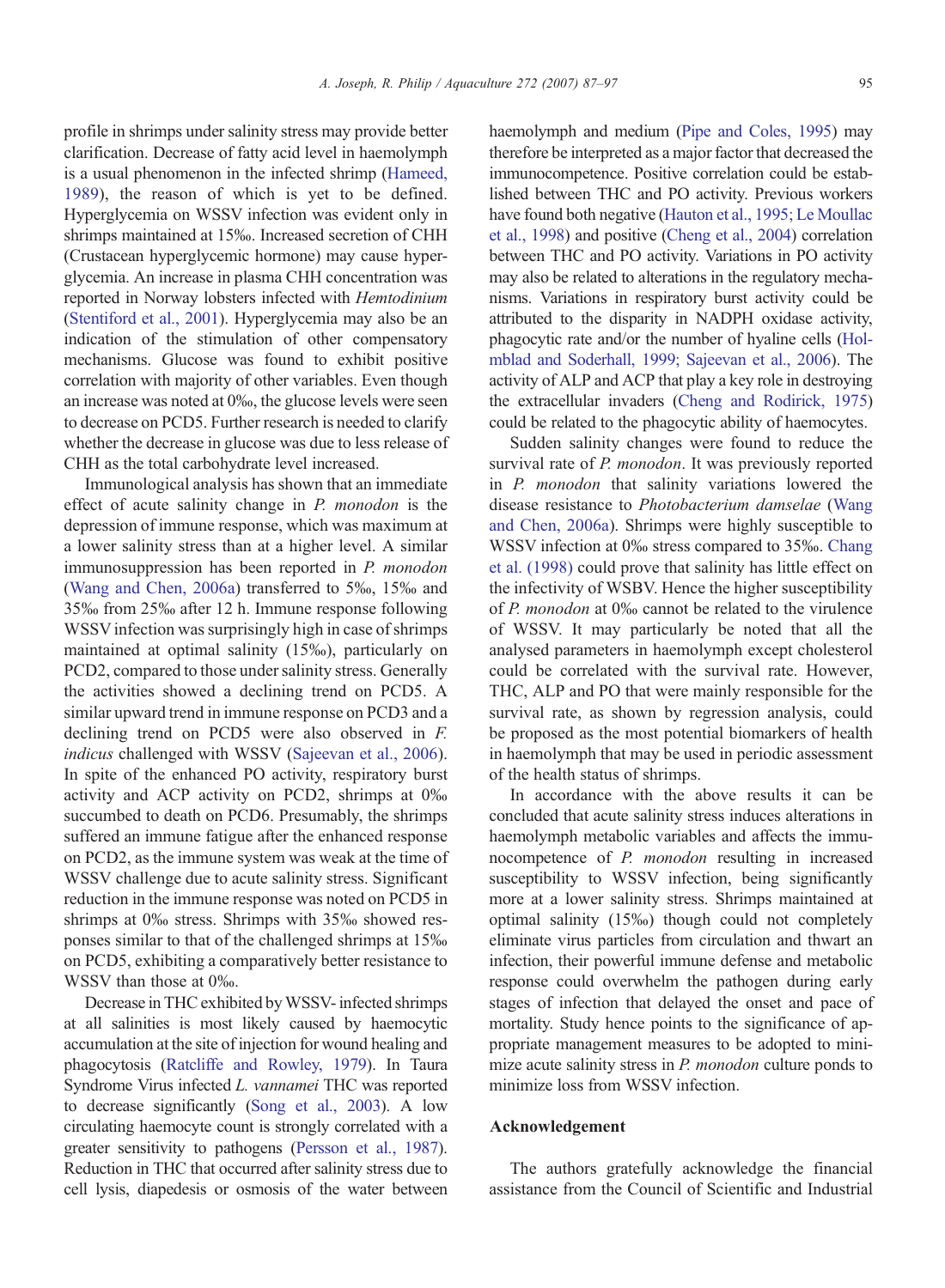<span id="page-9-0"></span>Research (CSIR), New Delhi, India in the form of research grants for the completion of this work.

# References

- APHA, 1995. In: Eaton, A.D., Clescenri, L.S., Greenberg, A.E. (Eds.), Standard Methods for the Examination of Water and Wastewater, 19th edition.
- Barnes, H., Blackstock, J., 1973. Estimation of lipids in marine animals and tissues. Detailed investigation of the sulphophosphovanillin method for total lipids. J. Exp. Mar. Biol. Ecol. 12, 103–118.
- Bradford, M.M., 1976. A rapid and sensitive method for the quantification of microgram quantities of protein using the principle of protein dye binding. Anal. Biochem. 72, 248–254.
- Chang, E.S., 2005. Stressed-out lobsters: crustacean hyperglycemic hormone and stress proteins. Integr. Comp. Biol. 45, 43–50.
- Chang, P.S., Chen, L.J., Wang, Y.C., 1998. The effect of ultraviolet irradiation, heat, pH, ozone, salinity and chemical disinfectants on the infectivity on the white spot syndrome baculovirus. Aquaculture 166, 1–17.
- Chen, L.C., 1990. Aquaculture in Taiwan. Fishing News Books, Oxford, UK. 278 pp.
- Chen, S.N., 1995. Current status of shrimp aquaculture in Taiwan. In: Browdy, C.L., Hopkins, J.S. (Eds.), Swimming Through Troubled Water. Proceedings of the Special Session on Shrimp Farming. The World Aquaculture Society, pp. 29–34.
- Cheng, T.C., Rodirick, G.E., 1975. Lysosome and other enzymes in the haemolymph of Crassostrea virgiica and Mercenaria mercenaria. Comp. Biochem. Physiol. 52B, 443–447.
- Cheng, W., Chen, J.C., 2000. Effects of pH, temperature and salinity on immune parameters of the freshwater prawn Macrobranchium rosenbergii. Fish Shellfish Immunol. 10, 387–391.
- Cheng, W., Juang, F.M., Chen, J.C., 2004. The immune response of Taiwan abalone Haliotis diversicolor supertexta and its susceptibility to Vibrio parahaemolyticus at different salinity levels. Fish Shellfish Immunol. 16, 295–306.
- Cheng, S.Y., Hsu, S.W., Chen, J.C., 2007. Effect of sulphide on the immune response and susceptibility to *Vibrio alginolyticus* in the kuruma shrimp Marsupenaeus japonicus. Fish Shellfish Immunol. 22, 16–26.
- Chou, H.Y., Huang, C.Y., Wang, C.H., Chiang, H.C., Lo, C.F., 1995. Pathogenicity of a baculovirus infection causing White Spot Syndrome in culture penaeid shrimp in Taiwan. Dis. Aquat. Org. 23, 165–173.
- Fang, L.S., Tang, C.K., Lee, D.L., Chen, I.M., 1992. Free amino acid composition in muscle and haemolymph of the prawn Penaeus monodon in different salinities. Nippon Suisan Gakkaishi 58 (6), 1095–1102.
- Gonzalez, F., Esther Ferez-Vidal, M., Arias, J.M., Mantoya, E., 1994. Partial purification and biochemical properties of acid and alkaline phosphatases from Myxococcus coralloides D. J. Appl. Bacteriol. 77, 567–573.
- Hall, M.R., van Ham, 1998. The effects of different types of stress on blood glucose in the giant tiger prawn Penaeus monodon. J. World Aquac. Soc. 29, 290–299.
- Hameed, A.S.S., 1989. Studies on the pathobiology of penaeid larvae and post larvae. PhD thesis, Cochin University of Science and Technlogy, Cochin, India. p. 243.
- Hameed, A.S.S., Sarathi, M., Sudhakara, R., Balasubramanian, G., Musthaq, S.S., 2006. Quantitative assessment of apoptotic hemocytes in white spot syndrome virus (WSSV)-infected penaeid

shrimp, Penaeus monodon and Penaeus indicus, by flow cytometric analysis. Aquaculture 256, 111–120.

- Hauton, C., Hawkins, L.E., Williams, J.A., 1995. Circadial rhythmicity in the activity of phenoloxidase enzyme in the common shore crab (Carcinus maenas). Comp. Biochem. Physiol. 111B, 347–352.
- Hedge, J.E., Hofreiter, B.T., 1962. Determination of reducing sugars and carbohydrates: Anthrone colorimetric method. In: Whistler, J., Wolform, C. (Eds.), Methods in carbohydrate chemistry Vol. I, Analysis and preparation of sugars. Academic press, New York, pp. 389–390.
- Holmblad, T., Soderhall, K., 1999. Cell adhesion molecules and antioxidative enzymes in a crustacean, possible role in immunity. Aquaculture 172, 111–123.
- Jayasree, S., Selvam, G.S., 2000. Changes in total protein, agglutinin, TFAA and proline in the haemolymph of Penaeus indicus H. Milne Edwards during mud bank formation. J. Mar. Biol. Assoc. India. 42 (1&2), 163–166.
- Jiang, L., Pan, L., Fang, B., 2005. Effect of dissolved oxygen on immune parameters of the white shrimp Litopenaeus vannamei. Fish Shellfish Immunol. 18, 185–188.
- Jury, S.H., Kinnison, M.T., Howell, W.H., Watson, W.H., 1994. The effects of reduced salinity on lobster (Homarus americanus Milne-Edwards) metabolism: implications for estuarine populations. J. Exp. Mar. Biol. Ecol. 176, 167–185.
- Lamela, R.E.L., Coffigny, R.S., Quintana, Y.C., Martinez, M., 2005. Phenoloxidase and peroxidase activity in the shrimp *Litopenaeus* schmitti, Perez-Farfante and Kensley (1997) exposed to low salinity. Aquaculture 36, 1291-1297.
- Le Moullac, G., Soyez, C., Saulnier, D., Ansquer, D., Avarre, J.C., Levy, P., 1998. Effect of hypoxic stress on the immune response and the resistance to vibriosis of the shrimp Penaeus stylirostris. Fish Shellfish Immunol. 8, 621–629.
- Luvizotto-santos, R., Lee, J.T., Branco, Z.P., Bianchini, A., Nery, L.E.M., 2003. Lipids as energy source during salinity acclimation in the euryhaline crab Chasmognathus granulata dana 1851 (Crustacea-Grapsidae). J. Exp. Zool. 295A (2), 200–205.
- Marks, V., 1959. An improved glucose oxidase merthod for determining blood, c.s.f. and urine glucose levels. Clin. Chim. Acta 4, 395.
- Oseko, N., 2006. Occurrence and prevention of White Spot Syndrome (WSSV) in Malaysia. Proceeding from the 32nd. Available at: [http://www.lib.noaa.gov/japan/aquaculture/proceedings/report32/](http://www.lib.noaa.gov/japan/aquaculture/proceedings/report32/oseko_corrected.pdf) [oseko\\_corrected.pdf](http://www.lib.noaa.gov/japan/aquaculture/proceedings/report32/oseko_corrected.pdf). Accessed Oct. 6,2006.
- Pascual, C., Sanchez, A., Sanchez, A., Vargas-Albores, F., LeMoullac, G., Rosas, C., 2003. Haemolymph metabolic variables and immune response in Litopenaeus setiferus adult males: the effect of an extreme temperature. Aquaculture 218, 637–650.
- Persson, M., Cerenius, L., Soderhall, K., 1987. The influence of haemocytes number on the resistance of freshwater crayfish Pacifastacus leniusculus Dana, to the parasitic fungus Aphanomyces astaci. J. Fish Dis. 10, 471–477.
- Pipe, R.K., Coles, J.A., 1995. Environmental contaminations in influencing immune function in marine bivalve mollusks. Fish Shellfish Immunol. 5, 581–595.
- Racotta, I.S., Hernandez-Herrera, R., 2000. Metabolic responses of the white shrimp, Penaeus vannamei, to ambient ammonia. Comp. Biochem. Physiol. 125A, 437–443.
- Rameshthangam, P., Ramasamy, P., 2005. Protein expression in white spot syndrome virus infected Penaeus monodon Fabricius. Virus Res. 110, 133–141.
- Ratcliffe, N.A., Rowley, A.F., 1979. Role of haemocytes in defense against biological agents. In: Gupta, A.P. (Ed.), Insect haemocytes-